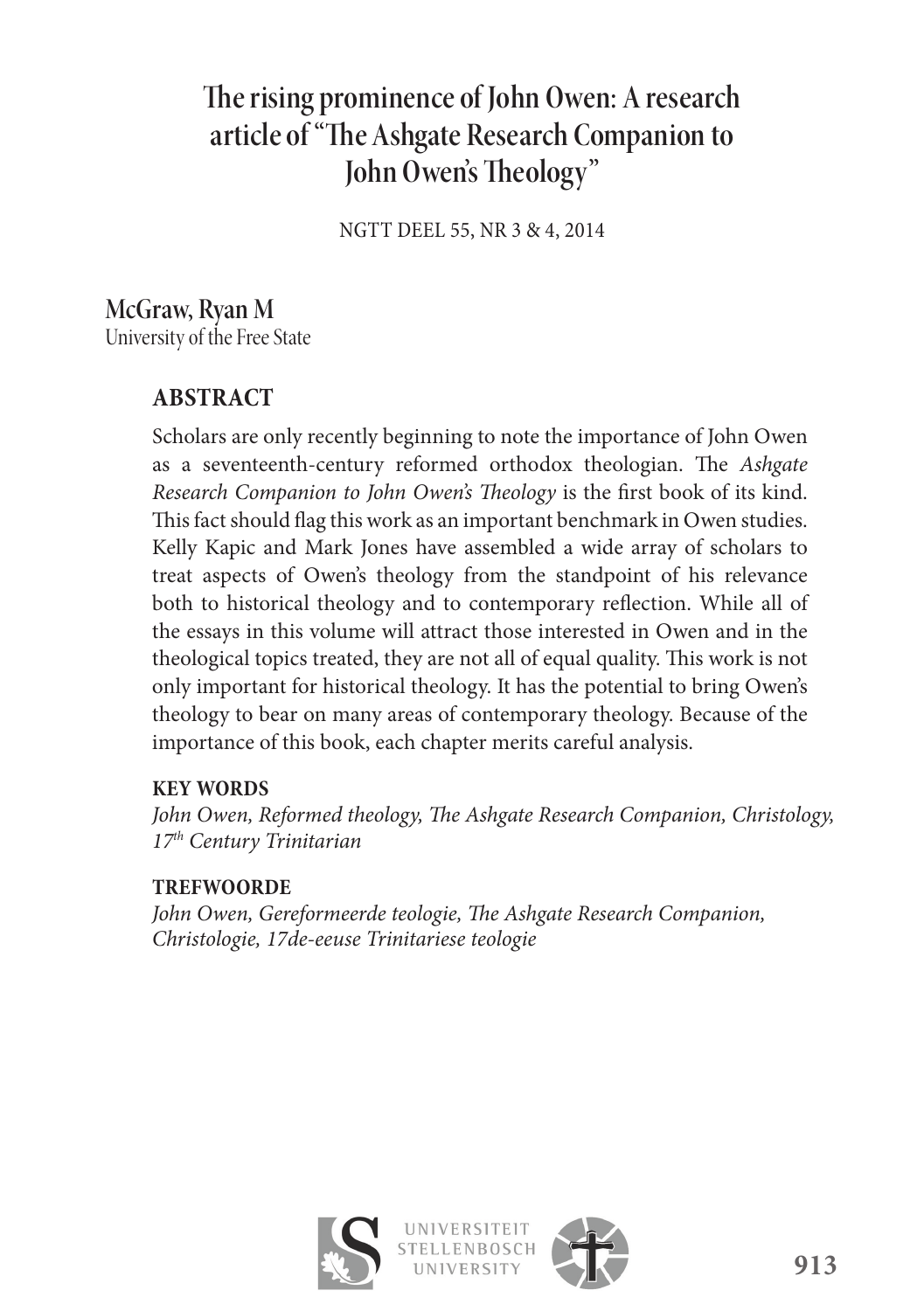#### **CONTACT DETAILS**

Professor Ryan M McGraw Pastor, First Orthodox Presbyterian Church, Sunnyvale, CA Adjunct Professor of Systematic Theology, Greenville Presbyterian Theological Seminary Research Fellow, University of the Free State (Jonathan Edwards Centre Africa) ryan.m.mcgraw@gmail.com

#### **NOTE**

Kelly M Kapic and Mark Jones, Eds. The Ashgate Research Companion to John Owen's Theology. Farnham, Surrey, England; Burlington, VT: Ashgate, 2012. xi-xviii + 334pp. This review article appeared in Mid-America Journal of Theology. Vol. 24, December 2014.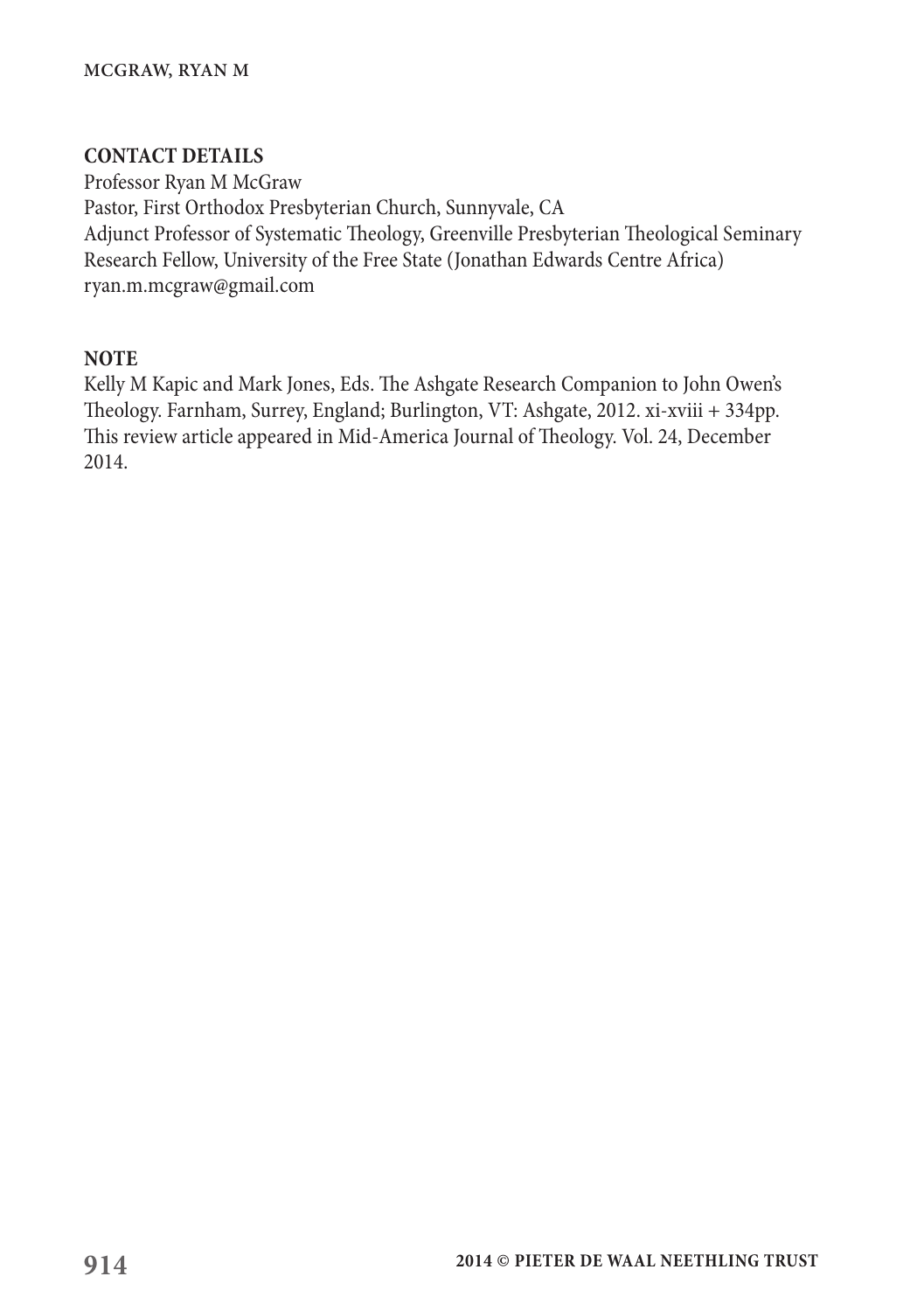## **1. GENERAL OVERVIEW AND BIBLIOGRAPHY**

Following a preface by Carl Trueman, the book is divided into three sections: method (chapters  $1 - 6$ ), theology (chapters  $7 - 12$ ), and practice (chapters  $13 - 17$ ). Trueman's preface provides a helpful overview of Owen's life, context, and theological contributions. The book concludes with a nearly exhaustive bibliography of material related to Owen by John Tweeddale. This highly valuable resource includes all of Owen's printed works in their first editions with full titles. One useful feature is that Tweeddale devotes an entire section to recording the numerous prefaces that Owen wrote to other works (309-312). This provides a widow into books that interested him and authors whom he was willing to endorse. The list of seventeenth-century sources that responded to or explicitly interacted with his theology in some manner is interesting as well (312-316). The rest of the bibliography divides secondary literature between pre and post 1900 publications, followed by doctoral dissertations. This bibliography will prove invaluable to serious students for years to come.

## **2. ANALYSIS OF CHAPTERS**

The book gets off to a strong start with Ryan Kelly's article on John Owen's role in the complexity of theological codification in the seventeenth-century (3-30). This is one of the most fascinating chapters in this volume. It addresses Owen's role in creed making during Cromwellian England, which culminated in his central role in the Savoy declaration of faith and order. This new confession was a culmination of the creed making efforts of seventeenth-century England, even though it did not gain as much prominence as the Westminster Standards due to its late introduction. Savoy fulfilled the purpose of Cromwell's Instrument of Government in desiring to make a new confession and it sought to vindicate Congregationalism as a branch of Reformed theology. The last section (27-29) adds that Owen and several of his contemporaries – Baxter being the notable exception – believed that new creeds and confessions with increasing precision in addressing the relevant issues of the time was a sign of the health of the church. This research breaks new ground and provides a needed window into the Reformed orthodox use of confessions.

Sebastian Rehnman accurately portrays Owen's view of the relationship between faith and reason (31-48). This is a difficult task for living after the Enlightenment, since post-Enlightenment views of reason have shifted radically. One way in which this is the case lies in detaching metaphysics from epistemology. By contrast, Reformed epistemology was based on Reformed metaphysics and ontology. This chapter shows that Owen believed that the will or heart determined the intellect in matters of faith (47). This distinguished faith from other areas of scientific knowledge, since faith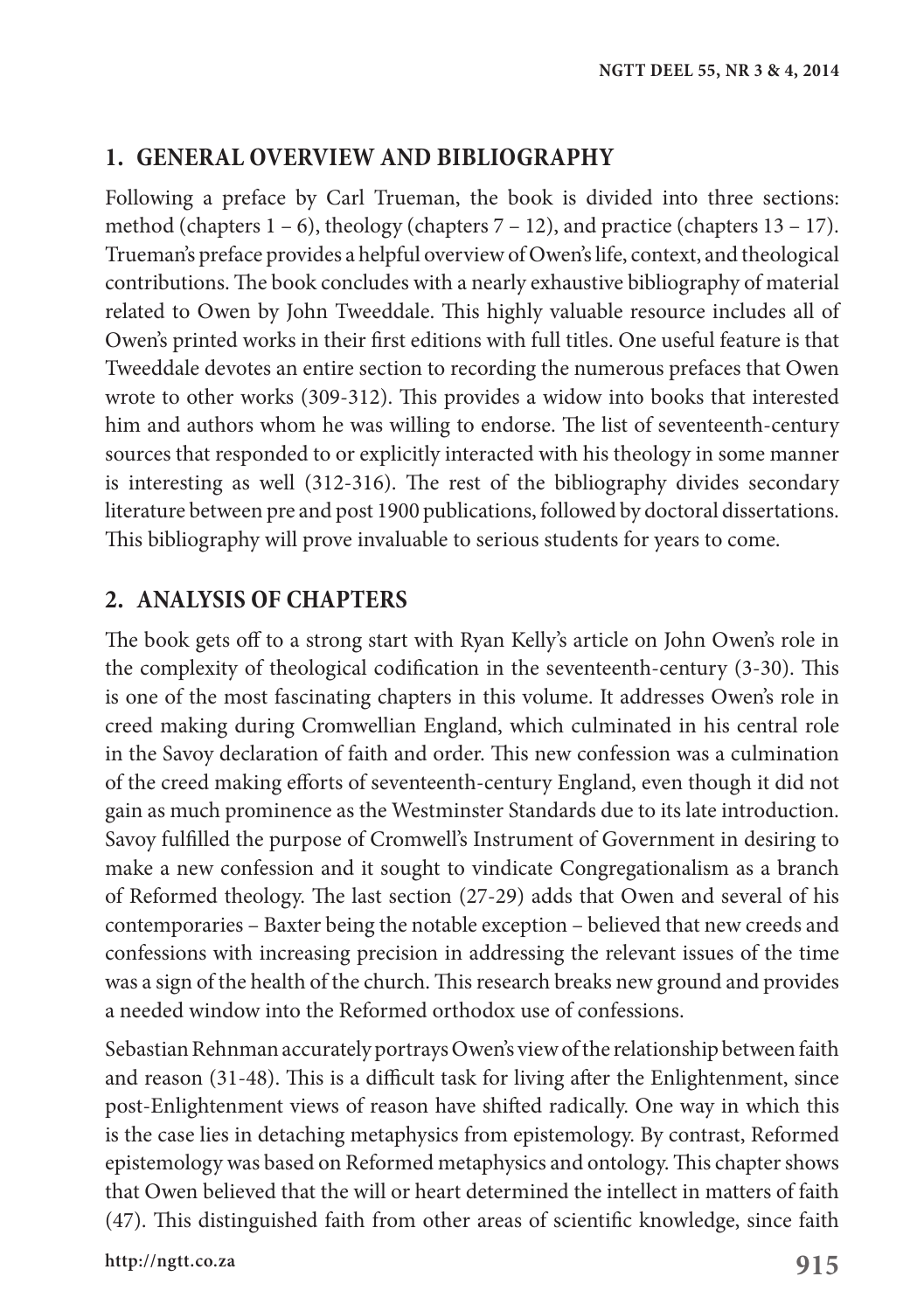rests on divine testimony rather than on historical proofs or evidences. He argues skilfully that Owen was neither a "fideist," or one who embraced the Christian faith without reason, nor a "rationalist" who rooted faith in evidence or reason. However, Rehnman overstates his case when he argues that Owen believed that rational arguments disposed one to faith without producing faith (37) or that such arguments "count in favour of faith" (40). It is more accurate to say that he believed that faith rested on divine testimony alone and that rational arguments disposed one to faith only after the regenerating work of the Spirit. In light of his earlier work on Owen,<sup>1</sup> it is surprising that Rehnman cites so little primary source literature from Owen's contemporaries. Nevertheless, this is a reliable guide to Owen's use of reason in relation to faith.

John Tweeddale (chapter three) recognizes that Owen regarded his massive work on Hebrews as his *magnum opus* and the culmination of his life's work (49-64). He notes the distinctively Christological focus of these volumes and how they tie together the entire corpus of his works. However, when the author cites Owen's three stated themes that organized this work, he neglects to point out Owen's explicit stress on public worship under the old and new covenants (58-59). This reviewer argues elsewhere that the central place of public worship in Owen's theology has largely gone unnoticed.<sup>2</sup> This is true even in this case where the author provides a block citation in which public worship is flagged as a central concern of the work on Hebrews. In addition, Tweeddale accounts for Owen's interest in Hebraic studies by appealing exclusively to the fact that the Jews were recently readmitted to England (62). While this is observation it vital, it is important to remember that a seventeenth-century Bible commentator shared common concerns with modern commentators. The original context of Hebrews involved problems related to Jewish converts to Christianity. It is important to remember that while historical context is vital for understanding how and why reformed authors thought it is not the only contributing factor to their exegetical labours. However, these criticisms are minor. Tweeddale distils the essence of this great work and urges readers rightly to recognize its importance.

Willem van Asselt examines the similarities and differences between Owen and Johannes Cocceius on the relationship between the covenants of grace

<sup>1</sup> Sebastian Rehnman, *Divine Discourse: The Theological Methodology of John Owen* (Grand Rapids: Baker Academic, 2002).

<sup>2</sup> Ryan M McGraw, *A Heavenly Directory: Trinitarian Piety, Public Worship, and a Reassessment of John Owen's Theology* (Gottingen: Vandenhoeck & Ruprecht, forthcoming). Daniel Hyde makes the same point in this present volume, but he does not connect Owen's views of public worship to his practical trinitarianism.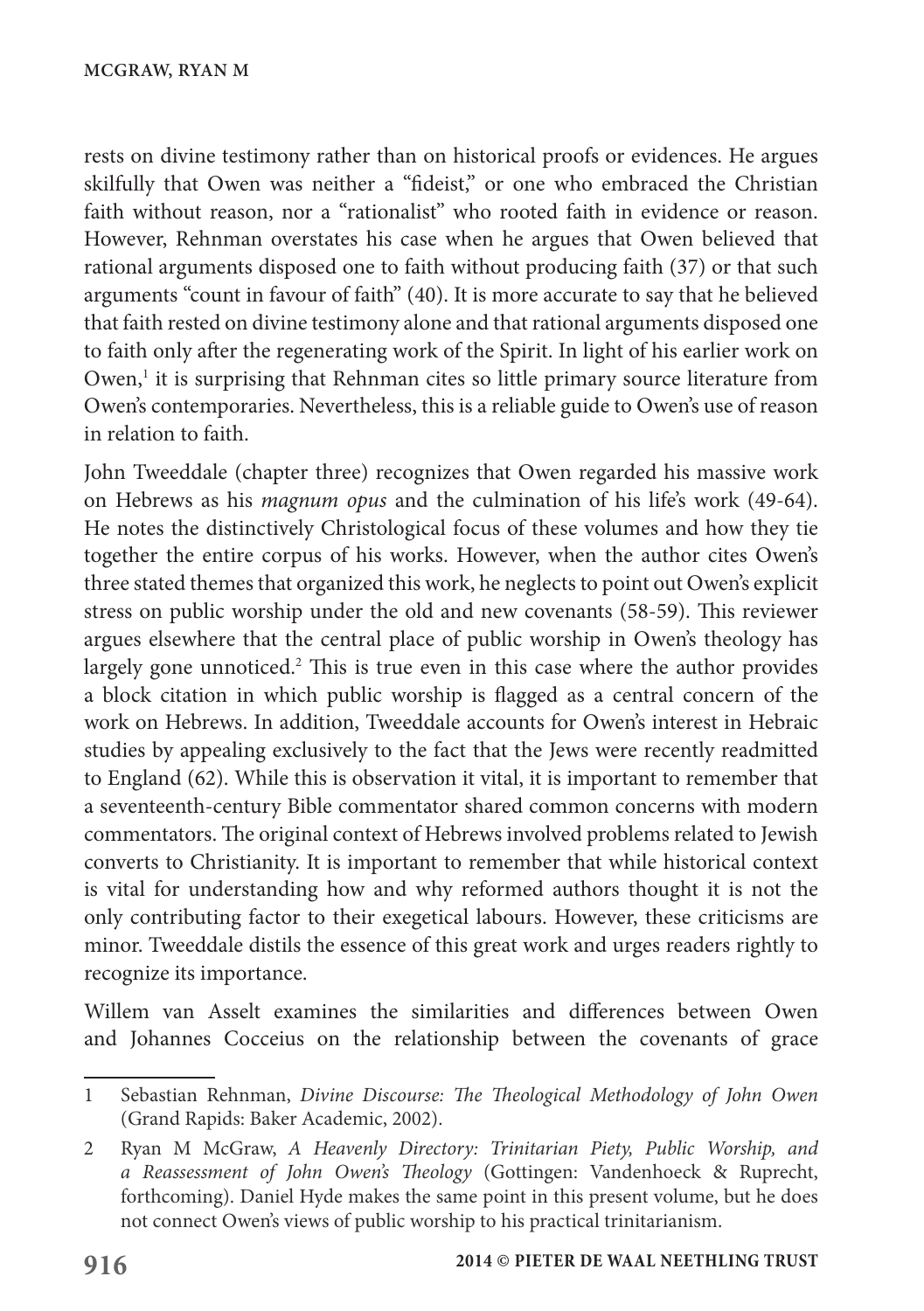and redemption (65-84). He argues that this theological construction was the foundation for relational theology and that it held great potential for promoting "a living Reformed theology" (65). Van Asselt is a leading figure in studies of Reformed orthodoxy and his contributions are always exceptional and profound. He shows that while there is no evidence for Cocceius depending on Owen, there is some evidence for Owen depending on Cocceius (67). Van Asselt illustrates why many seventeenth-century authors regarded distinguishing an eternal covenant between the Father and the Son from the covenant of grace as integral to sound trinitarian theology and to the knowledge of God. He writes, "Underlying this argument is the fundamental assumption in Reformed theology that there must be a divine *ad intra* foundation for all divine works *ad extra.* It is a fundamental architectonic device in the doctrine of God indicated by the distinction between archetypal and ectypal theology" (77).

This outstanding essay warrants one minor correction. Van Asselt asserts that Thomas Boston (1676-1732) and John Gill (1697-1771) developed the idea of collapsing the *pactum salutis* and the covenant of grace into eternal and temporal aspects of a single covenant (81). However, the idea goes back at least to Samuel Petto (1624-1711), who treated the concept without giving the impression that he originated it.<sup>3</sup> Though this question requires further research, it is possible that collapsing the covenant of redemption and the covenant of grace into one covenant was more in vogue in antinomian circles than among others. The reason is that while most Reformed authors regarded the covenant of redemption as providing the unconditional and gracious ground for the conditional covenant of grace, the antinomians regarded both covenants as unconditional and had less difficulty collapsing the two.<sup>4</sup> This does not imply that Boston and Gill were antinomians. Boston used the idea of an unconditional covenant of grace to combat the legalism in the Church of Scotland at the time. A single unconditional covenant also fit well with Gill's hyper-Calvinistic tendencies, which denigrated human responsibility to some extent. Van Asselt's chapter should lead modern readers to reassess the

<sup>3</sup> Samuel Petto, *The Difference Between the Old and New Covenant Stated and Explained with an Exposition of the Covenant of Grace in the Principal Concernments of It* (London: Printed for Eliz. Calvert, 1674), 5-7, 13, 16, 19.

<sup>4</sup> Mark Jones's forthcoming book on antinomianism expounds this trend clearly. See also, Robert McKelvey, "'That Error and Pillar of Antinomianism:' Eternal Justification," Michael AG Haykin and Mark Jones, eds., *Drawn into Controversie: Reformed Theological Diversity and Debates Within Seventeenth Century British Puritanism* (Gottingen: Vandenhoeck & Ruprecht, 2011), 223-262.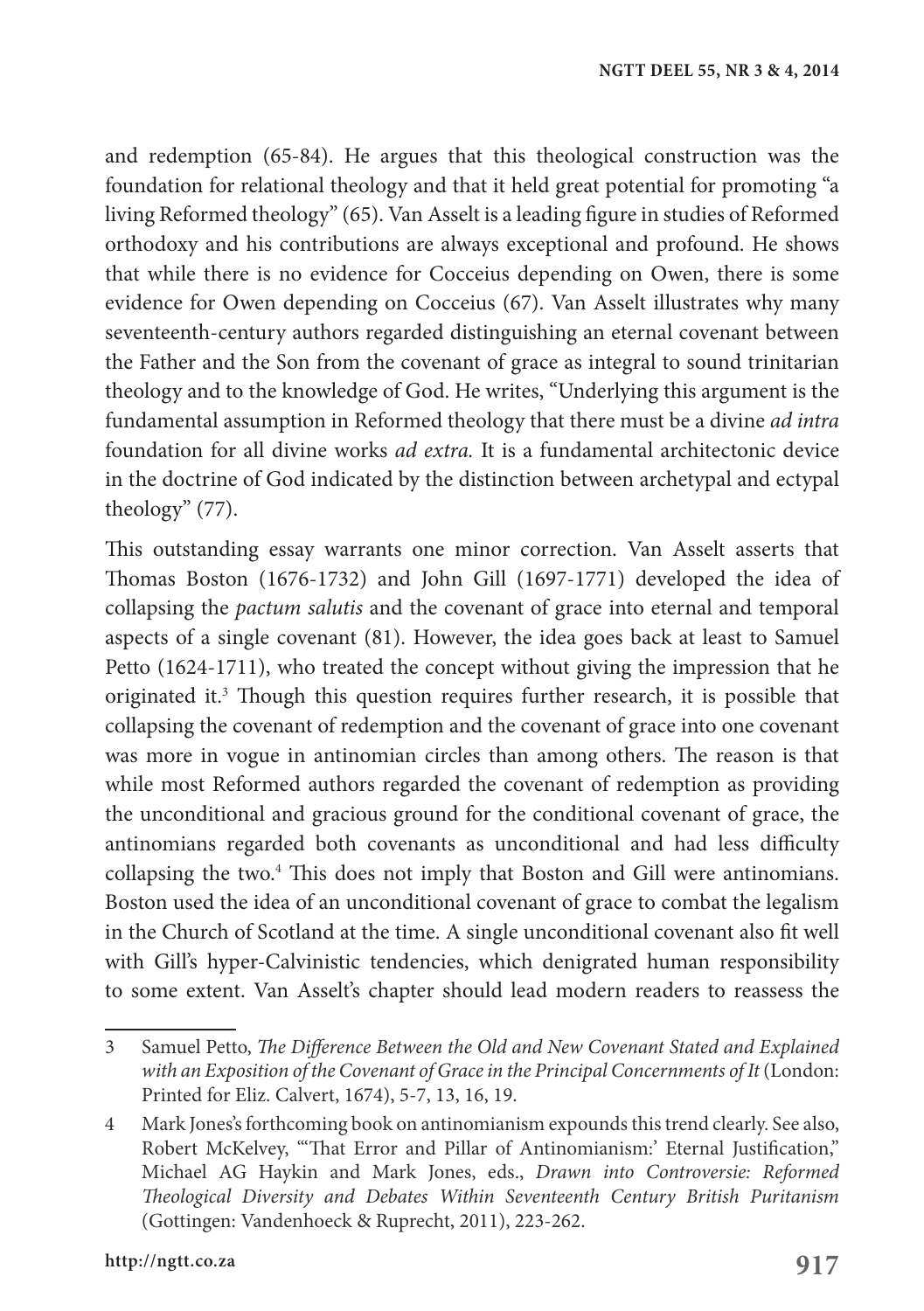reasons behind older constructions of covenant theology and the practical results of Reformed covenant theology.

Gert van den Brink illustrates how Owen steered a course between Armenianism and Antinomianism in his views of impetration (redemption accomplished) and application (redemption applied; 85-96). Armenians connected the impetration and application of redemption to different people. Antinomians subsumed the application of redemption into Christ's work on the cross. This made the covenant of grace entirely unconditional and meant that people were justified prior to coming to faith in Christ. Owen argued that the death of Christ was the moral cause of justification, but not the physical cause of justification. Moral causes do not produce effects until a subject exists. Van den Brink argues that Owen used this distinction to steer clear of both Armenianism and Antinomianism. Failing to make distinctions in causation was why Richard Baxter mistakenly accused Owen of Antinomianism. The author concludes that this issue is important for three reasons (95). First, it clarifies the nature of the controversy between Owen and Baxter. Second, it helps us understand the debate over universal redemption in relation to harmonizing the impetration and application of redemption. Third, distinguishing physical and moral causes avoids neglecting contingency in favour of determinism. The reason is that moral causes assume that secondary and intermediate causes (such as faith and repentance) come between impetration and application in salvation. This chapter usefully establishes the lay of the land at the core of seventeenth-century debates over soteriology.

Crawford Gribben brilliantly re-evaluates the usefulness of Edward Millington's library catalogue of Owen's books as a source for understanding his interests and influences (97-109). He sets an important precedent for historical investigation regarding the use and misuse of similar book catalogues. He argues provocatively that Owen scholars such as Trueman, Kapic, and Rehnman have rested too heavily on this catalogue as an indicator of his theological influences. He argues that "it is impossible" to demonstrate that the *Bibliotheca Oweniana* bore "a direct and uncomplicated relationship to the books in Owen's possession at the moment of his death" (100). For instance, the catalogue does not always reflect the importance that he explicitly assigned to certain authors. Gribben argues that Rehnman is mistaken in concluding that the number of references to a theologian and statements of appreciation are an accurate means of calculating theological influence (101). This reviewer has found this to be true in relation to Johannes Hoornbeeck. Even though Owen made few references to Hoornbeeck and he did not list him among "the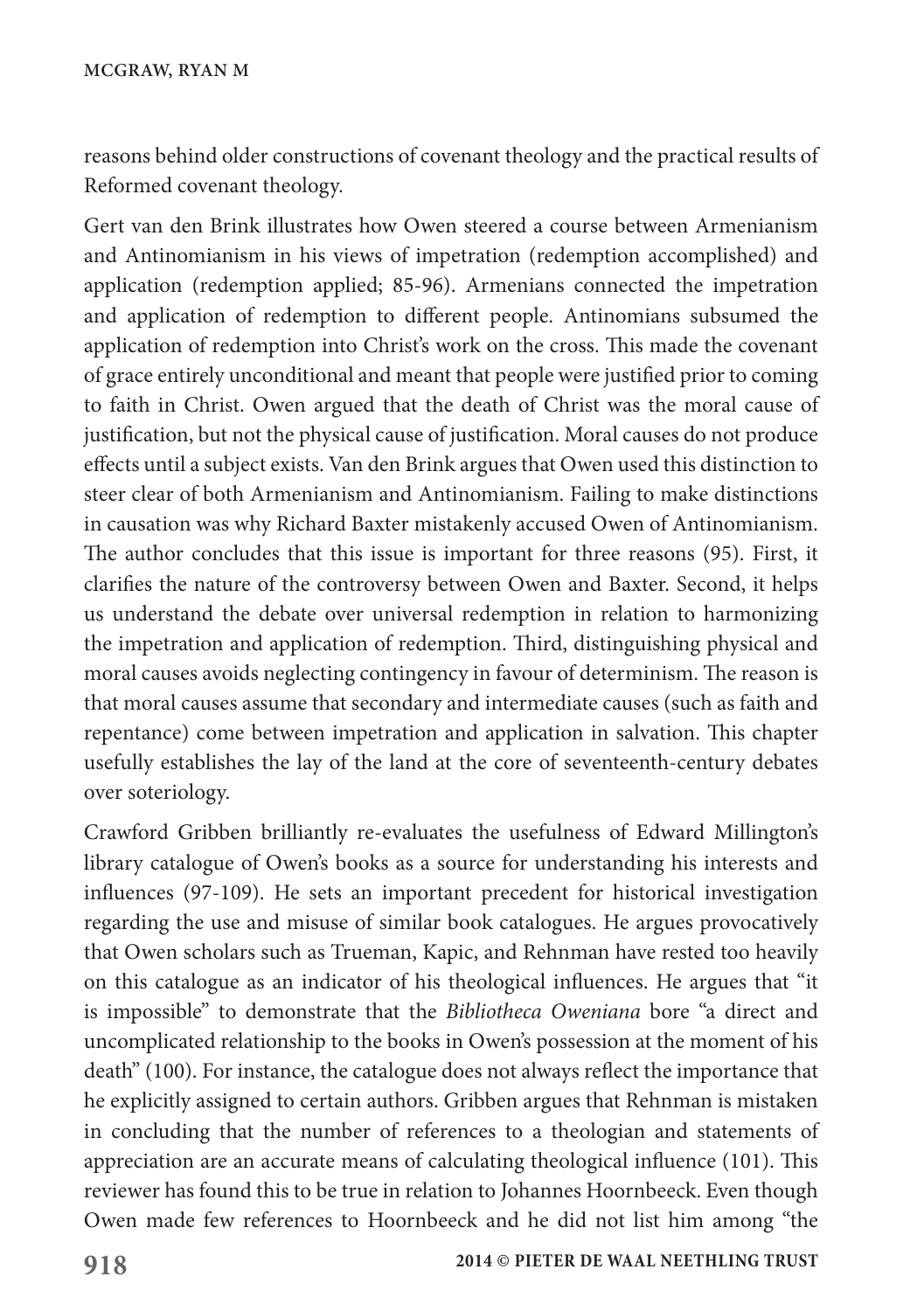principal authors," his prolegomena bears remarkable similarities to Hoornbeeck's.5 Gribben adds that the credibility of this catalogue is questionable in light of its omissions. For example, it contains almost no Bibles or Bible commentaries, yet Owen certainly owned such works and used them continually in his preaching ministry (107). The most interesting aspect of Gribben's research is that he has discovered a disproportionate number of books in the catalogue that appeared within the last three years of Owen's life. This includes books such as, *The Young Man's Guide to Preferment.* Gribben adds, "It is seems uncertain why Owen was obtaining self-help career guides one year before his death at the tender age of 67" (107). The evidence possibly suggests that Millington "decided to pack the catalogue with recently published material he hoped to sell on the back of Owen's reputation" (108). He concludes that the *Bibliotheca Oweniana* may be a less reliable source regarding Owen's reading and influences than scholars should expect (108). This chapter sets a model for research and scholarship that transcends Owen studies. This reviewer eagerly awaits Gribben's projected intellectual biography of John Owen.

Kelly Kapic treats Owen's teaching on what it means for the Holy Spirit to be the gift of God (113-140). He seeks to advance both historical and contemporary theology (114). He shows how Owen rejected Socinian claim that if the Spirit is the gift of God then he is not God. He answered this conundrum by pointing to the voluntary condescension of the Spirit as the gift of the Father through the Son to believers. Kapic argues that the primary value of Owen's teaching on the Holy Spirit as God's gift is that the personal presence and operation of the Spirit is the source of true spirituality. This provides an avenue through which to enjoy communion with God in three persons. This chapter accurately describes Owen's position and sets the context in terms of Socinianism and Quakerism. However, the author does not engage much with other Reformed authors. Readers better understand the significance of Owen's contributions when they know whether or not he is typical or atypical among his contemporaries.

Suzanne McDonald takes up the "theological direction" (142) of Owen's treatment of the beatific vision (141-158). This is one of the most fruitful contributions to this book. It provides an outstanding model for a Christ-centred view of the vision of God in heaven and lays the groundwork for the ethical implications of this doctrine for this life (147). She contends that this subject is important because it received so little attention by most Reformed orthodox authors. She argues that in contrast to earlier authors such as Aquinas and contemporary authors such as Turretin, Owen

<sup>5</sup> See McGraw, *A Heavenly Directory,* chapter 2.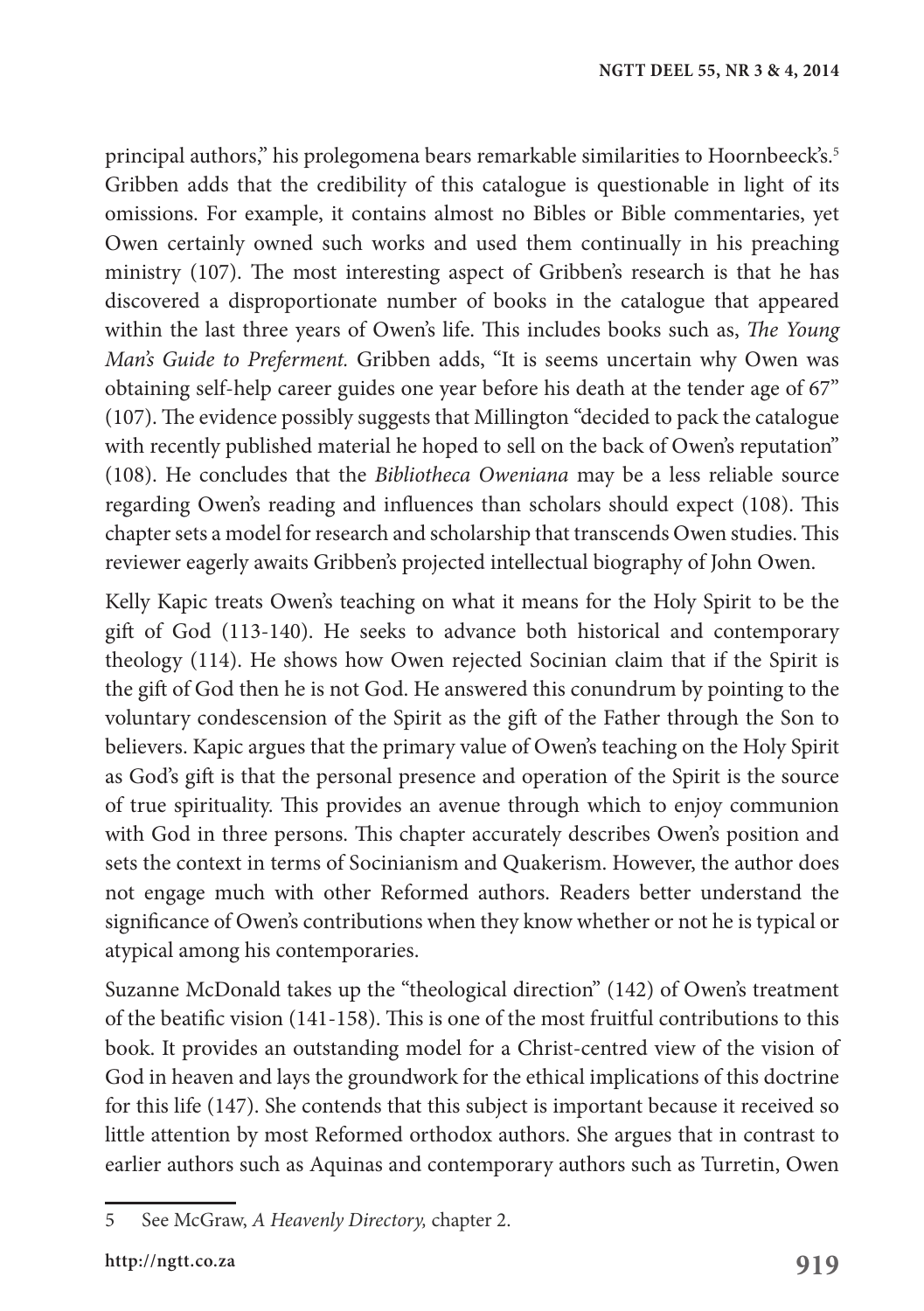did not merely regard Christ as a means of obtaining the beatific vision, but as a central component of seeing God in heaven (146, 150, 154).

While her argument is profound and valuable both from a historical and a dogmatic standpoint, yet it suffers from the same limited use of contemporary sources as several other contributions to this volume. The only primary sources McDonald cites beyond Owen are Aquinas and Turretin. This raises several questions: Did other Reformed authors adapt Aquinas on the beatific vision in a similar way? Did Turretin represent one option among others? Did the beatific vision factor differently into practical works than dogmatic works? McDonald's analysis of Owen and Aquinas is outstanding. This reviewer hopes that her work will spur others on to fill in the historical gaps surrounding this issue. In the meantime, it is difficult to substantiate her claim that "Owen initiated" this Christocentric trajectory on the beatific vision that involved the resurrected bodies of the saints (158). Discovering the precise origins of a viewpoint is a very difficult historical question. Thomas Manton referred to the beatific vision as "ocular" and made Jesus Christ the object of physical sight in heaven.6 This single example shows that it may be claiming too much to say that Owen reformed the beatific vision. It is possible that Owen influenced Manton, but it is also possible that both drew from a common unknown source. Both Owen and Manton treat the beatific vision in works directed towards a popular rather than an academic audience. By restrict our search for material on this subject to scholastic theological works we may unintentionally neglect primary source material that might make Owen appear less innovative than McDonald claims. Ironically, she includes Jonathan Edwards as building on the groundwork laid by Owen, but in a meditation on "The Pure in Heart Blessed," Edwards argued that the beatific vision would not (and could not) be with bodily eyes.<sup>7</sup> Edwards reflects a Christ-centred view of heaven while rejecting Owen and Manton's teaching on the place of Christ's physical body and ours.

She concludes that Owen's Christological reorientation of the beatific vision "is correct, and that the earlier tradition is deficient" (157). However, she criticizes him for his lack of material on the Holy Spirit in the beatific vision, thus mitigating a fully trinitarian position (158). This criticism is fair on some level, but in *Communion with God,* Owen treats communion with the Holy Spirit on earth as already enjoying

<sup>6</sup> Thomas Manton, *The Complete Works* (London: Nisbet, 1870), 20:460.

<sup>7</sup> Jonathan Edwards, *The Works of Jonathan Edwards,* Sereno E Dwight and Edward Hickman, Eds. (Edinburgh: Banner of Thrust, 1997), 2:905-912.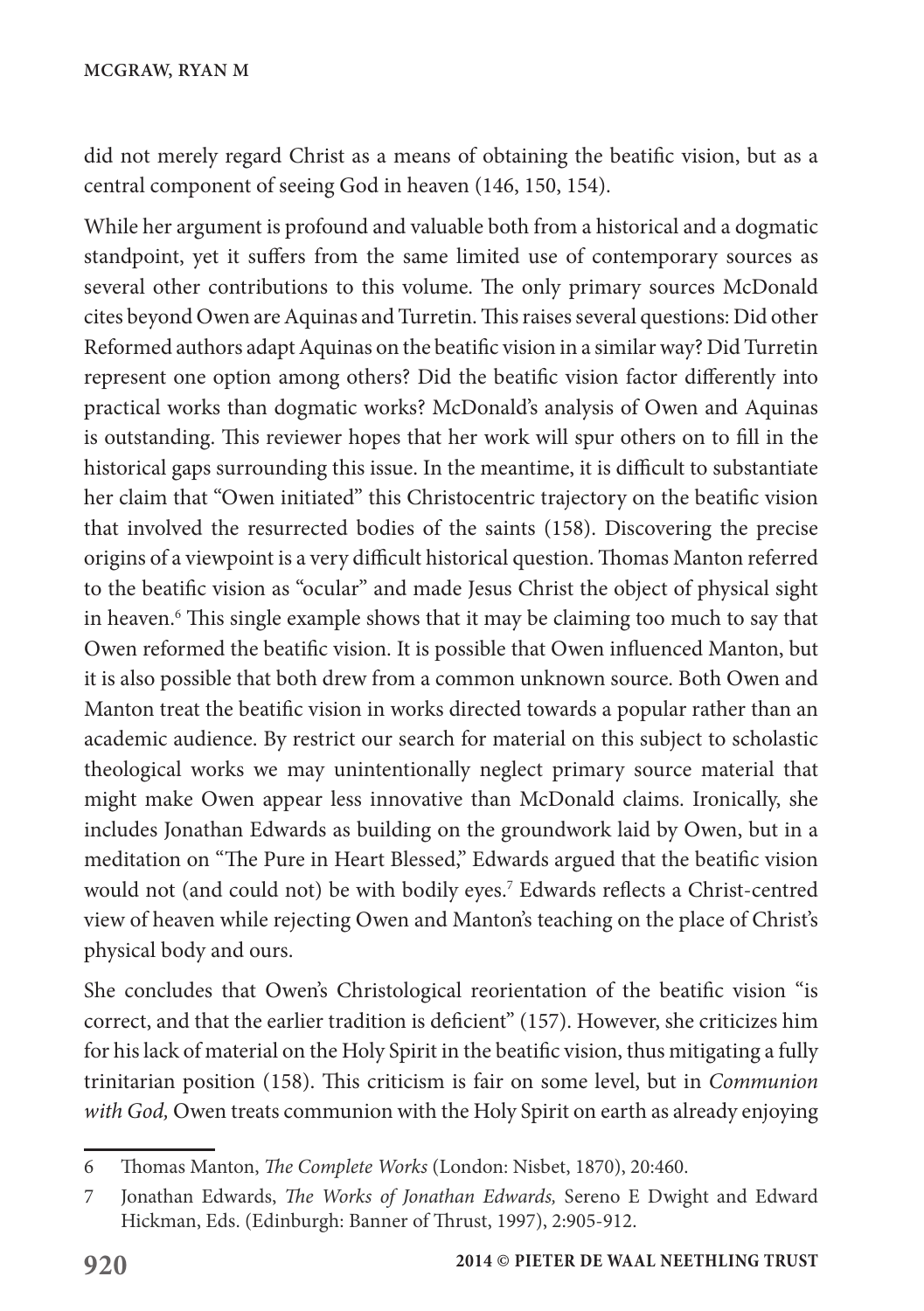heaven in measure.8 This parallels his assertion that communion with Christ by faith now and by sight in heaven share are of the same essence but not by the same degree. It is legitimate to say that Owen should have been more explicit regarding the Spirit's role in the beatific vision in his Christological works, yet this criticism diminishes when we look at his theology as a whole. He taught explicitly that the communion that believers enjoy with the Father, through the Son in heaven is sill by the Spirit. However, the beatific vision involves sight. The Son is the only object of bodily sight in glory since he is the only person in the Godhead who assumed (and retains) human flesh. While his trinitarianism demands that the beatific vision involves communion with all three persons, his Christology explains the emphasis that he placed on seeing Christ. Vision and communion are closely related concepts, but they are not synonymous. This chapter opens useful avenues of research. McDonald raises questions that strike at the heart of the Christian life in Reformed orthodox and Puritan theology.

Chapter nine treats the oblation and intercession of Christ in his humiliation and exaltation (159-169). Edwin Tay illustrates the intimate connection between Owen's teaching on the priesthood of Christ and his work of atonement. He unfolds his teaching on Christ's oblation and his subsequent intercession and then treats the significance of Owen's debate with Baxter over the nature and extent of the atonement. Christ's oblation is equivalent to his entire state of humiliation and his intercession to his entire state of exaltation. Tay argues that the reason why Owen could distinguish between the elect possessing the right to justification and yet not hold it in possession until exercising faith was that the right corresponded to Christ's oblation and the application or possession corresponded to his intercession. In so doing, he shows the consistency of Owen's atonement theory with his Christology. The theme of this chapter overlaps significantly with chapter five, since Tay notes that oblation and intercession are "synonymous" with impetration and application (167, fn 48). The primary difference lies in Tay's more explicit attention to the priesthood of Christ. This treatment usefully illustrates the close connection between Owen's orthodox Christology and Soteriology.

Chapter ten is a condensed version of Alan Spence's previous book on John Owen's Christology (171-184).<sup>9</sup> The essence of his argument is that Owen's view of Christ's human dependence on the Spirit provides a vital alternative to modern

<sup>8</sup> John Owen and William H Goold, *The Works of John Owen, D.d.* (London; Edinburgh: Johnstone and Hunter, 1850), 2:246.

<sup>9</sup> Alan Spence, *Incarnation and Inspiration John Owen and the Coherence of Christology* (London; New York: T & T Clark, 2007).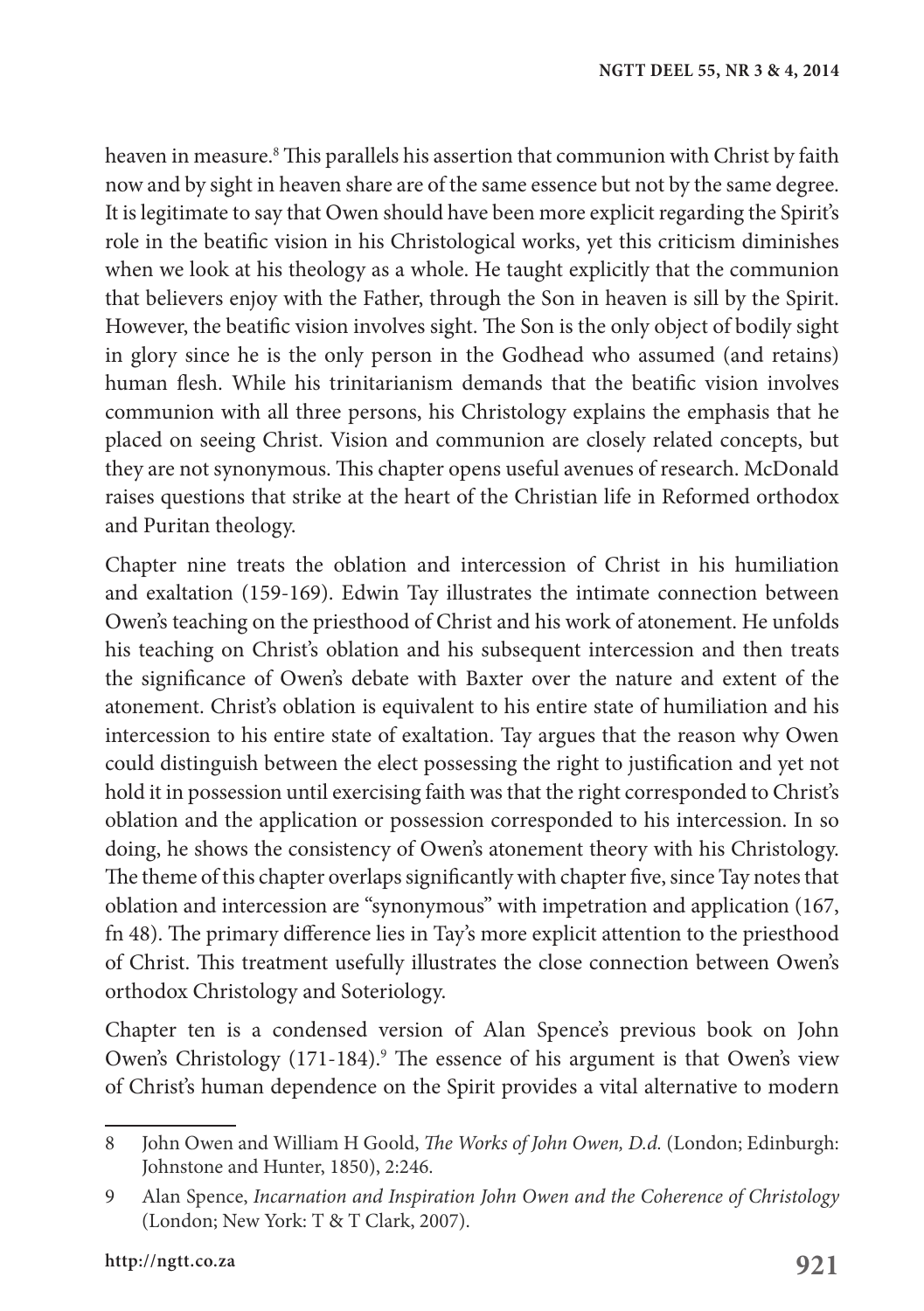Christological models that mitigate claims to Christ's deity in search of the true Jesus of history. While the author's conclusions are sound, he draws from a limited range of Owen's works and does not adequately set his teaching on the Spirit in historical context. For instance, this reviewer has found similar emphases on the relation of the Sprit to Christ's humanity in contemporary authors such as Thomas Goodwin,<sup>10</sup> and later authors such as Thomas Boston.<sup>11</sup> Spence gives the impression that this is a distinctively, if not exclusively, Owenian contribution to theology. On page 178, he slightly misses the origin of Socinian influences in England by connecting it to John Biddle. However, Sarah Mortimer has recently demonstrated that Socinian influences came into England much earlier, but that Socinian influences in the English context were indirect and complex.12

Robert Letham's chapter is thought provoking, but has some historical limitations (185-198). He asks whether Owen's Trinitarian emphases have eastern or western tendencies. He argues that Owen's views on matters such as the *filioque* clause were western, but his stress on distinct communion with the divine persons was eastern in tone (186, 191). When we read Letham's many helpful and profound works on the Trinity,13 we always walk away with the impression that western Trinitarians are the "bad guys." This essay is no exception (188, for example). Citing verbatim from an earlier publication, Letham notes, "Owen is not so much an innovator as a brilliant synthesizer" (190).<sup>14</sup> The synthesis that he has in mind is between western emphases on the unity of God and eastern emphases on the divine persons. He adds, "[Owen's] focus on the three persons was and is missing from the West in general" (196).

Letham does not give enough evidence either by comparing or contrasting Owen to his contemporaries to show that this was the case in seventeenth-century theology. Showing similarities between Owen and eastern authors on divine three persons means less if we find that other western authors held to similar emphases for different

<sup>10</sup> Thomas Goodwin, *The Works of Thomas Goodwin, D.d. … the First Volume. Containing, an Exposition on the First, and Part of the Second Chapter, of the Epistle to the Ephesians. and Sermons Preached on Several Occasions.* (London: Printed by J.D. and S.R. for T.G., 1681).

<sup>11</sup> Thomas Boston, *The Complete Works of Thomas Boston* (orig. pub., William Tegg & Co., 1852; reprint, Stoke on Trent, UK: Tentmaker Publications, 2002), 2:5-14.

<sup>12</sup> Sarah Mortimer, *Reason and Religion in the English Revolution: The Challenge of Socinianism* (Cambridge: Cambridge Univ. Press, 2010).

<sup>13</sup> Such as, Robert Letham, *The Holy Trinity: In Scripture, History, Theology, and Worship* (Phillipsburg, NJ: P & R Pub., 2004).

<sup>14</sup> Robert Letham, "'Where Reason Fails-': Papers Read at the 2006 Westminster Conference." (Westminster Conference, 2006), 11.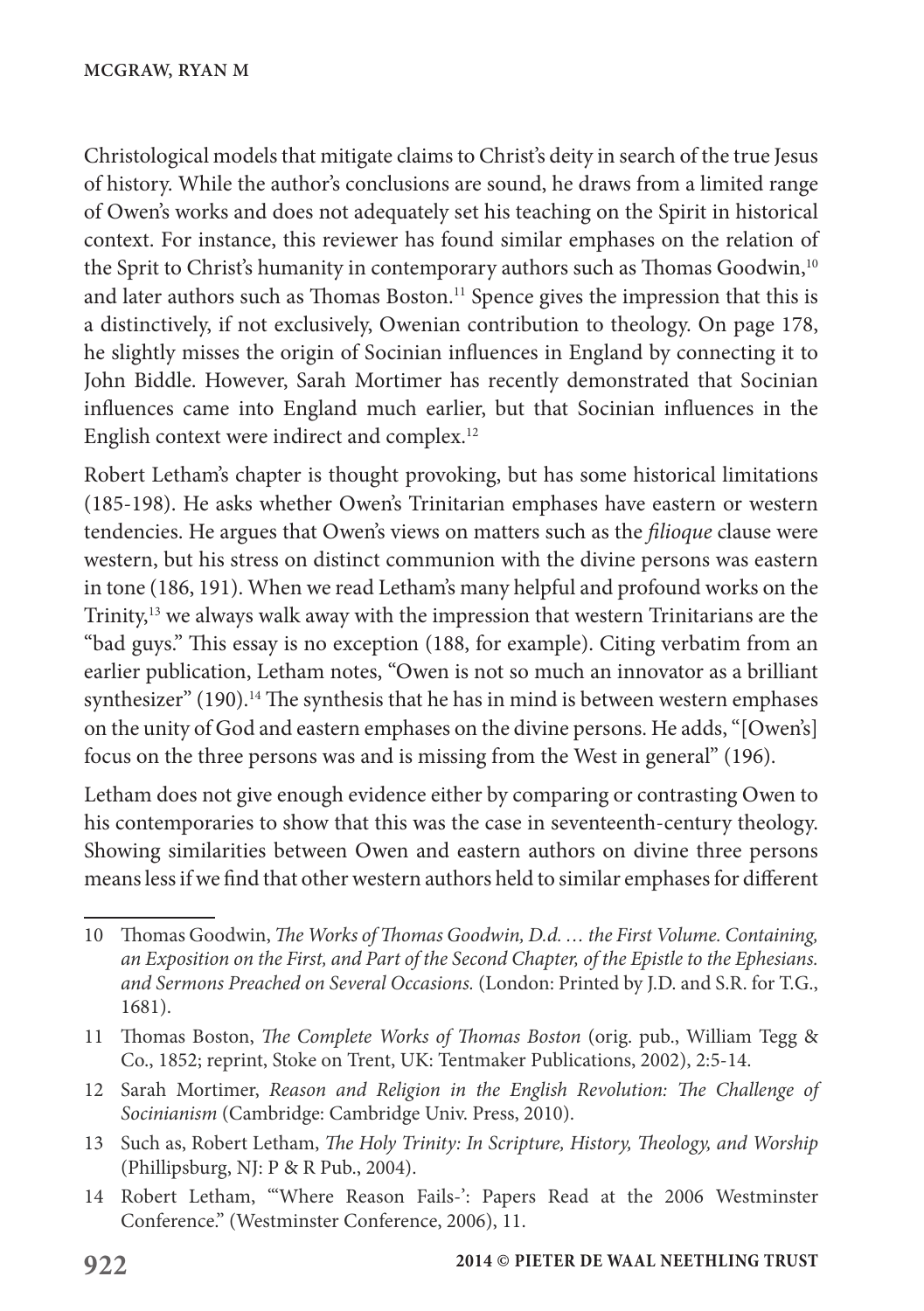reasons. Owen is largely unique among English writers in terms of Trinitarian piety. However, he shows affinity with Dutch authors such as Voetius and Hoornbeeck, both of whom he cited periodically.15 These and other Dutch authors developed a devotional emphasis on the divine persons in response to Armenianism. Armenians denied that the Trinity was a fundamental article of the faith because it had no practical value.16 Owen was less directly concerned with Arminian views of the Trinity than these men, but it is more likely that his emphasis on the persons of the Godhead stems from a continental influence than from eastern theology. One historian has warned recently about relying too much on English books in studying English Reformed theology following the advent of Early English Books Online.17 In this case, continental authors produced trinitarian emphases that were less common in an English context due to differing theological concerns. Moreover, Letham bypasses Richard Muller's defence of the Reformed orthodox against the charge that they tended to abstract the divine essence and attributes from the Trinity.<sup>18</sup>

Letham's preoccupation with the question of East versus West spills over into his examination of Owen on the covenant of redemption. He criticizes Owen for his "binitarian construction" of the covenant of redemption (196). He regards this as reflecting the western tendency to subordinate and depersonalize the Holy Spirit. However, Jonathan Edwards later clarified the role of the Spirit in the covenant of redemption. He argued that the Spirit is active in the covenant of redemption, but he is not a party in that covenant because he is not humiliated. The Son's humiliation

- 17 Polly Ha, Patrick Collinson, eds., *The Reception of Continental Reformation in Britain* (Oxford University Press for the British Academy, 2010), 235-236.
- 18 Richard A Muller, *Post-Reformation Reformed Dogmatics: The Rise and Development of Reformed Orthodoxy, Ca. 1520 to Ca. 1725* (Grand Rapids, Mich.: Baker Academics, 2003), 4:144-149. Muller makes the important observation that the table of contents of dogmatic works are not a reliable guide regarding how Reformed authors related the divine attributes to the persons of the Godhead in terms of their relative importance. Letham makes this mistake on pg. 189 and in other books where he treats Reformed orthodox views of the Trinity.

<sup>15</sup> For example, John Owen, *Theologoumena Pantodapa, Sive, De Natura, Ortu Progressu, Et Studio Veræ Theologiæ, Libri Sex Quibus Etiam Origines & Processus Veri & Falsi Cultus Religiosi, Casus & Instaurationes Ecclesiæ Illustiores Ab Ipsis Rerum Primordiis, Enarrantur …* (Oxoniæ: Excudebat Hen. Hall … impensis Tho. Robinson …, 1661), 522 (Voetius) and 519 (Hoornbeeck).

<sup>16</sup> See Gisperti Voetii, *Selectarum Disputationum Theologicarum, Pars Prima* (Utrecht, 1648), 1:472, who called the Trinity the *fundamentum fundamenti.* He added that the doctrine of the Trinity was fundamental because it was the foundation of so many practical uses, personal holiness, and divine worship (473). For Hoornbeeck, see Johannes Hoornbeeck, *Theologiae Practicae* (Utrecht, 1663), 1:136.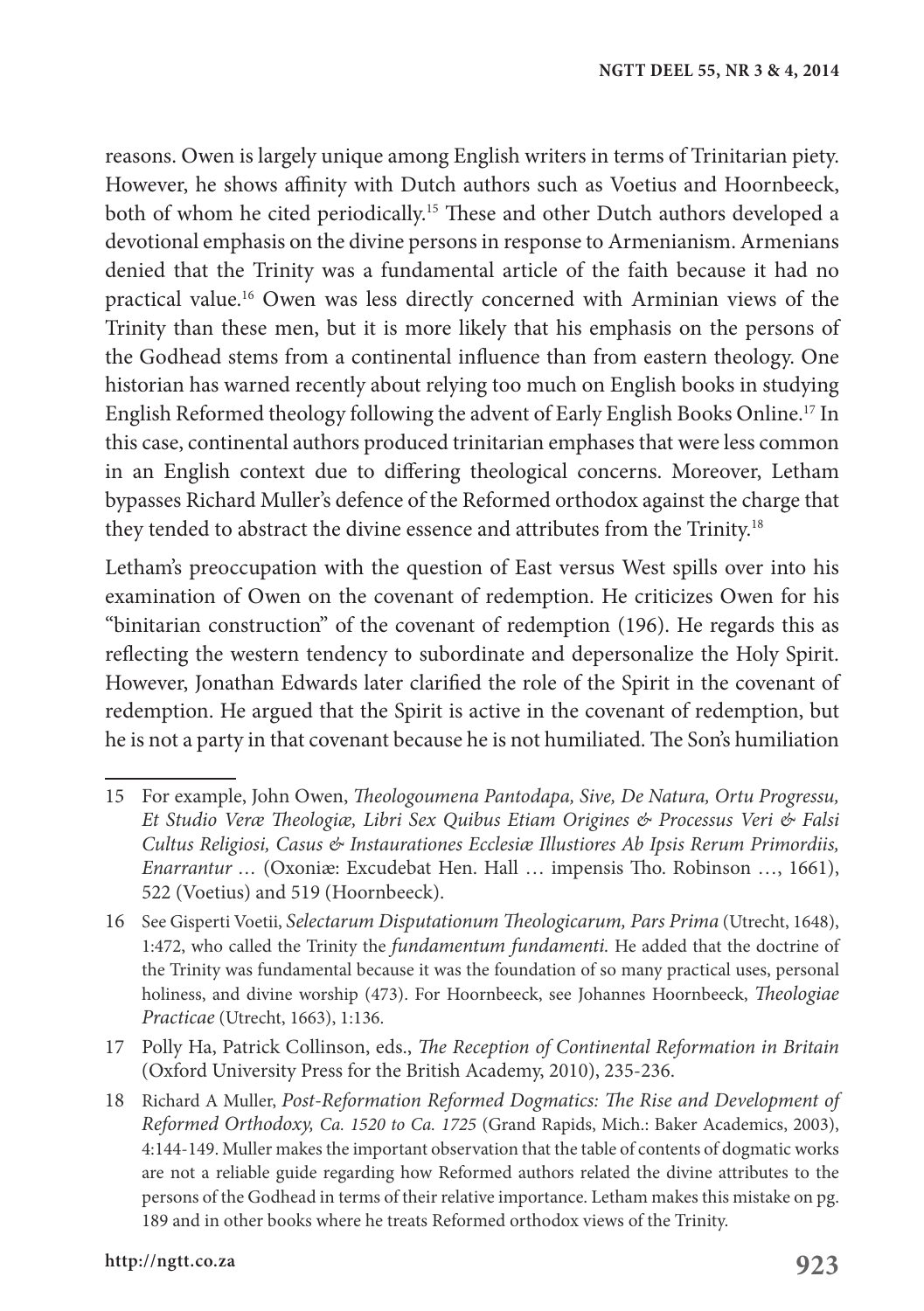is vital to his being a party in the covenant of redemption. On the other hand, the Spirit is actively involved in the covenant because he cannot be inactive without dividing the Godhead.19 Edwards did not invent this explanation, but he explained it more clearly than most Reformed authors.<sup>20</sup> Letham argues that Owen was allegedly aware of the danger that the covenant of redemption posed to the Trinity and that it implied that the persons of the Godhead needed a covenant to unite them in their purpose (196). He concluded that Owen's difficulty with the persons betrays his western roots (197). He adds that the East stresses that we know the persons by our relation to them in redemption rather than by definition. However, this was precisely Horrnbeeck's conclusion to his treatment of the Trinity<sup>21</sup> and it pervades Peter van Mastricht's chapters on the three persons.22 Earlier in this volume, Willem van Asselt argued that the trinitarian structure of the covenant of redemption enabled Owen and Cocceius to emphasize communion with all three divine persons.

A broader context of seventeenth-century western trinitarianism might reveal that the question of eastern versus western trinitarianism was not on the Reformed horizon. Letham gives the impression that he is asking the wrong questions of the wrong century. His knowledge of eastern and western trinitarianism is impressive, but the context that he sets for Owen is too narrow in terms of primary sources and too broad in terms of historical setting.

George Hunsinger's chapter on Owen's position regarding the relationship between justification and mystical union with Christ (199-211) stands out to this reviewer as particularly valuable. This is true both for historical and contemporary theology. He notes that shortly after Luther's death, a distinction arose between Lutheran and Reformed theologians over this question. Post-Reformation Lutherans regarded justification as the cause of union with Christ while the Reformed treated union with Christ as the ground of justification (199-200). Both sides agreed that justification was a forensic or judicial pronouncement that a sinner is righteous in God's sight. The difference was that the Reformed distinguished between being constituted righteous and being counted righteous, while Lutherans treated these as

<sup>19</sup> Jonathan Edwards, "Economy of the Trinity in the Covenant of Redemption", *The Works of Jonathan Edwards Online,* 20:441-442.

<sup>20</sup> Van Asselt makes a similar observations about Cocceius's position. WJ van Asselt, *The Federal Theology of Johannes Cocceius (1603-1669)* (Leiden; Boston: Brill, 2001), 235.

<sup>21</sup> Hoornbeeck, *Theologiae Practicae,* 1:139-141.

<sup>22</sup> Peter van Mastricht, *Theoretico-Practica Theologia. Qua, Per Singula Capita Theologica, Pars Exegetica, Dogmatica, Elenchtica & Practica, Perpetua Successione Conjugantur.* (Trajecti ad Rhenum, & Amstelodami: Sumptibus Societatis, 1724), 235-270.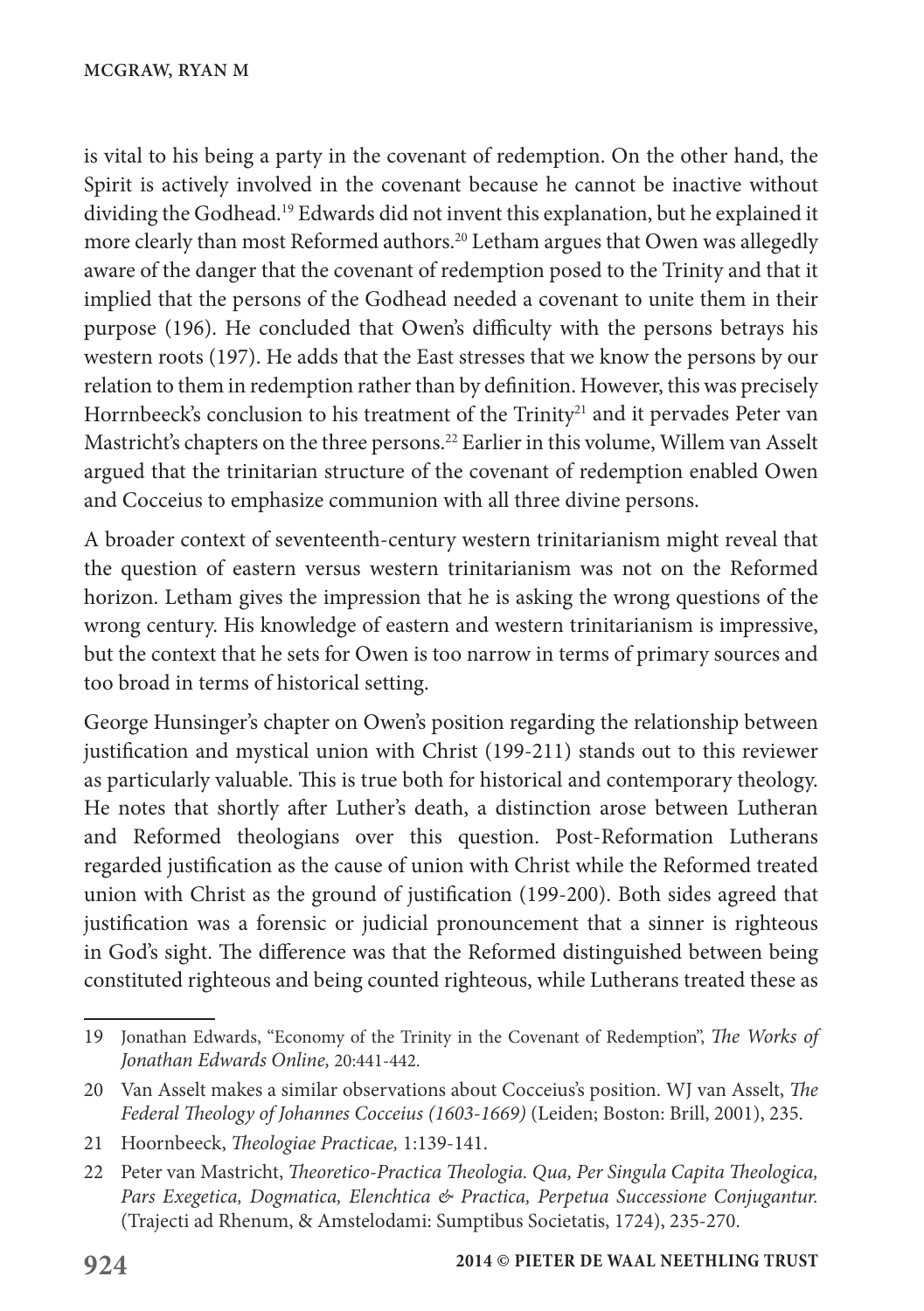synonymous terms. Hunsinger notes a similar distinction between Melanchthon's teaching that justification is because of Christ (*propter Christum*) and the Reformed view (shared with Luther) that justification is in Christ (204).23

The question regards the nature of imputed righteousness. Does God constitute sinners to be righteousness by imputation and then count them righteous on the grounds of union with Christ? Or does God justify sinners by declaration and count them as righteous because of this declaration? The author argues that the Reformed position was that God unites people to Christ and constitutes them righteous in Christ before he counts or declares them righteous. Thus union with Christ and imputed righteousness logically precede justification. Comparing justification to God speaking and brining the world into being, Lutherans often treated imputation and the declaration of justification as synonymous.

Basing his material largely on Owen's treatise on justification by faith, he argues that Owen drew several consequences from the Reformed position. First, imputation as opposed to infusion is the formal cause of justification (209). Second, imputed righteousness involved "a real change in the believer's condition, not just a new relationship with God" (210). Third, mystical union with Christ is more than a mere union of wills, yet without erasing the distinction between Christ and believers (210). The questions that Hunsinger addresses continue to be relevant in Reformed churches today. Though this is a historical treatment, the author approaches the topic with remarkable clarity that will serve both historians and theologians well.

Tim Cooper's chapter bears strong similarities to his outstanding work, *John Owen, Richard Baxter, and the Formation of Non-Conformity* (215-226).24 This longer work asks why Owen and Baxter disliked each other and what effects this had on the formation of non-conformity after the Restoration of the monarchy. Owen wrote very little about himself, he did not allow personal records to survive, and he is hard to find as a historical subject. The value of this work and the chapter in this volume lies in piecing together Owen's actions at Oxford, attacks against character, and his sharp disagreements with men such as Baxter to give a unique window into what he was possibly like. This is a difficult but brilliant approach to getting to know Owen. The liability is that this presents a slightly vilified Owen that may be more or less

<sup>23</sup> John Fesko acknowledges this charge against Melanchthon and rejects it. J. V Fesko, *Beyond Calvin: Union with Christ and Justification in Early Modern Reformed Theology (1517-1700)* (Göttingen; Bristol, CT: Vandenhoeck & Ruprecht, 2012), 140-143. He treats *propter Christum* and in Christ as synonyms.

<sup>24</sup> Tim Cooper, *JohnOwen,RichardBaxter, and the Formation ofNonconformity* (Farnham, Surrey, England; Burlington, VT: Ashgate, 2011).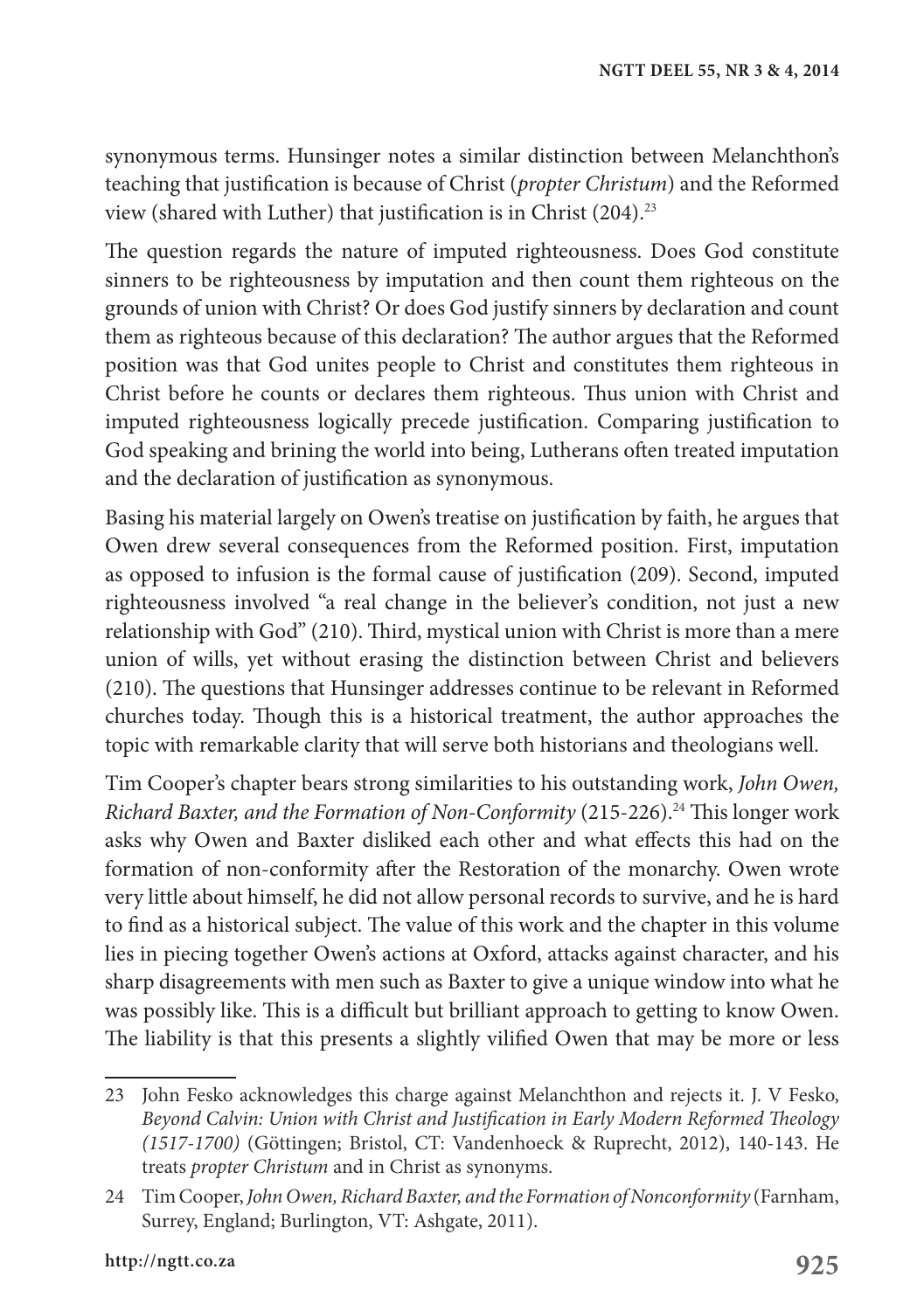true to life. If we follow Cooper's advice to use this evidence cautiously, then we can safely assume that he helps readers gain at least a glimpse of an otherwise elusive figure.

John Coffey has written extensively and authoritatively on toleration in Reformation and post-Reformation England (277-248). The application of his expertise to Owen is gripping and informative. He argues that Owen's attitude towards tolerating those from other trinitarian Christian communions was more generous than most in his time period, but that he vacillated in his views when faced with the question of Congregationalism potentially becoming the established religion in the interregnum.

Daniel Hyde usefully summarizes Owen's view of the work of the Spirit in public worship through the media of prayer (249-270). In addition to showing that Owen both rejected mandating forms of prayer and permitted their use in a limited manner, Hyde shows how Owen developed his theology of worship from his exposition of Scripture. In particular, he shows the importance of Eph. 4:7-13 (254-255), Zech. 12:10 (259-261), Gal. 4:6 (261-262), Rom. 8:26 (262-267), and Eph. 6:18 for the exegetical foundation for Owen's "liturgical theology." The result is that this chapter not only redresses the absence of material on Owen's theology of worship, but it fills some of the lacunae in the exegetical foundation of Reformed orthodox theology.

Lee Gatiss briefly outlines Owen's arguments in favour of infant baptism and infant salvation (271-282). He draws from a wide range of seventeenth century authors and establishes the context for his material more appropriately than several of the authors in this volume. He rightly recognizes the oft-neglected fact that the Anabaptist rejection of paedobaptism "was a major catalyst" in developing covenant theology in Reformed orthodoxy (272). His chapter shows how closely intertwined the ideas of covenant and baptism were in the sixteenth and seventeenth-centuries. This chapter is interesting, well written, and helps clarify the matters pertinent to this much-debated question.

The final chapter, by Martin Foord, examines the question regarding the will of God towards all people in relation to the free offer of the gospel (283-295). He locates Owen in the broader Reformed tradition and draws from a wealth of primary sources. The question regards God's will or desire towards the salvation of the unregenerate in relation to Ezekiel 18:23, 32, 33:11 (284). Foord traces the theology and exegesis surrounding this question through Calvin, Vermigli, Musculus, Zanchius, Perkins, Piscator, Twisse, Manton, Bates, and Turretin in order to situate Owen's view within Reformed options. In addition, he delves deeply into the medieval background of different senses of speaking of the will of God. This broad context makes his conclusions concrete and his observations helpful for contemporary questions.